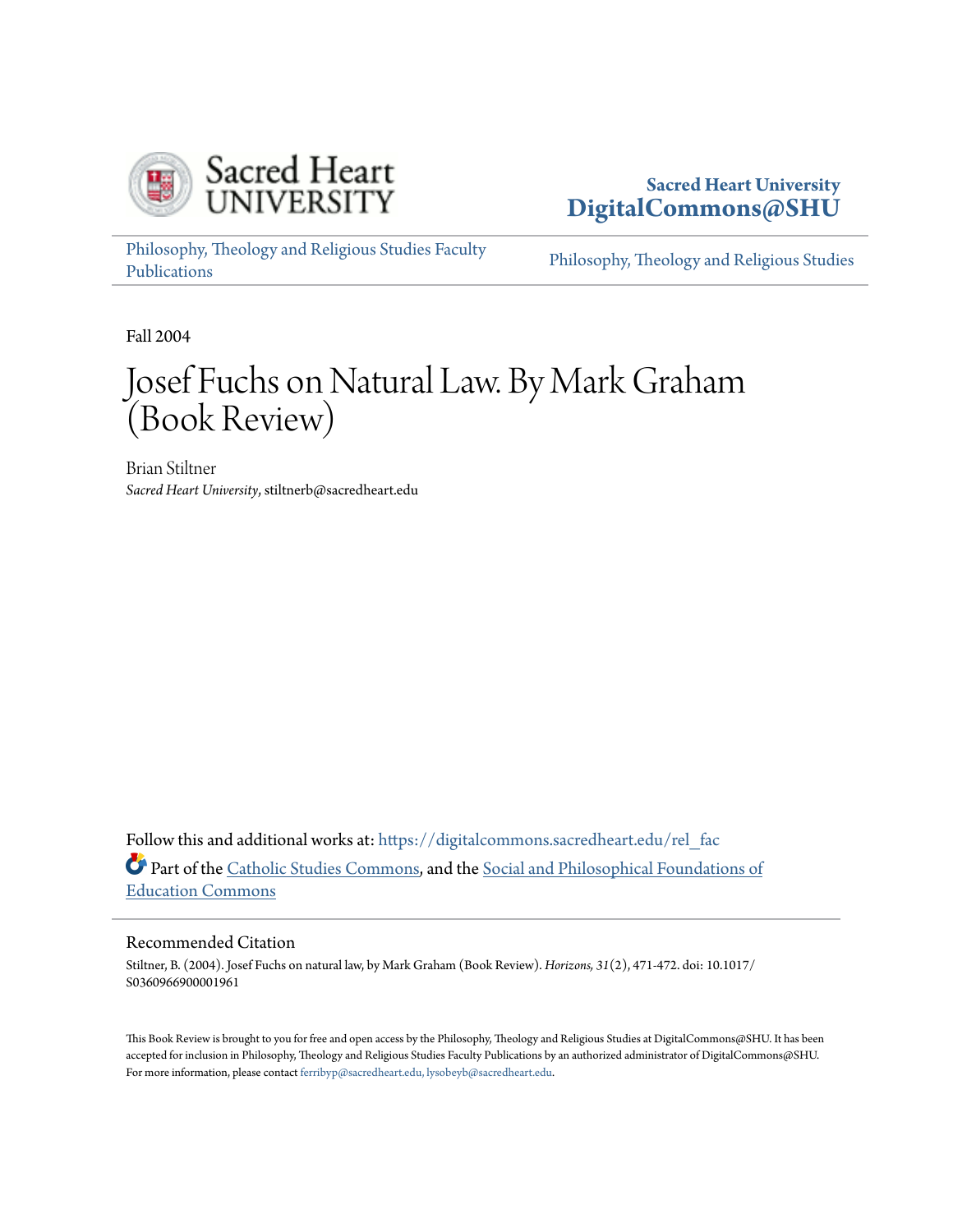Josef Fuchs on Natural Law. By Mark Graham. Washington, DC: Georgetown University Press, 2002. xvi + 276 pages. \$49.95.

Mark Graham offers a lucid, substantial, and important treatment of a pivotal figure in Catholic moral theology in the 20th century. Despite Josef Fuchs's large body of work and his profound influence on several generations of moral theologians, his natural law theory has not yet received a full-length, critical analysis. Graham's book fills that gap admirably. In the first half of the book, treating Fuchs's theory from 1941 to 1966, Graham identifies the strengths of his defense of the objectivity of morality and the weakness of his neglect of the historicity of the moral agent. This part concludes with the gripping story of the "intellectual conversion" that Fuchs underwent, galvanized by his participation in the Pontifical Commission on Population, Family, and Birth from 1963 to 1966. The testimony of the married couples on the Commission concerning the burdens of the artificial contraceptive ban convinced Fuchs that individuals need to exercise their consciences; they, not the magisterium, are the best authorities for determining the application of general norms to their concrete circumstances.

The second half of the book examines Fuchs's postconversion natural law theory. The substance of this conversion was a shift from a static to an historical interpretation of natural law, in which the locus of natural law reasoning is no longer abstract or biological "nature," but the totality of the human person. The main topics of this part are theological anthropology, right reason, and the role of Christian faith in shaping moral norms. Overall, Graham commends Fuchs's new stresses on experience as a moral source and on the individual's competence in applying norms to concrete circumstances. Fuchs's main fault is his highly formal anthropology which leaves vague how to weigh specific moral goods and deficits. Fuchs tells us to use our reason to determine how to act morally but he does not describe a clear set of goods we should be striving for.

An under-appreciated feature of Fuchs's method is that it allows us to evaluate complex patterns of behavior overlooked by traditional moral analysis. It does so by considering the totality of the values and disvalues of various courses of action and connecting individual choices to their broad, systematic circumstances. Using the example of soil erosion spurred by the American public's heavy beef consumption, Graham says that grave ecological effects emerge from millions of choices that coalesce into patterns of action for which no individuals seem culpable. Yet Fuchs's method requires that we analyze these patterns and determine responsibilities for action at every level—from public policy to business investment to individual consumption. Graham is not condemning an individual for eating a hamburger. Rather, he is placing one's everyday moral choices in a broader context and putting this systematic analysis on the agenda of Catholic ethics and education.

Catholic theologians who wish to understand better the profound changes in natural law theory over the last fifty years should read this book. It will reintroduce Fuchs's ethics to the current generation of theologians, many of whom know much less about him than they should. Few undergraduates receive sufficient exposure to modern theological movements to allow them to